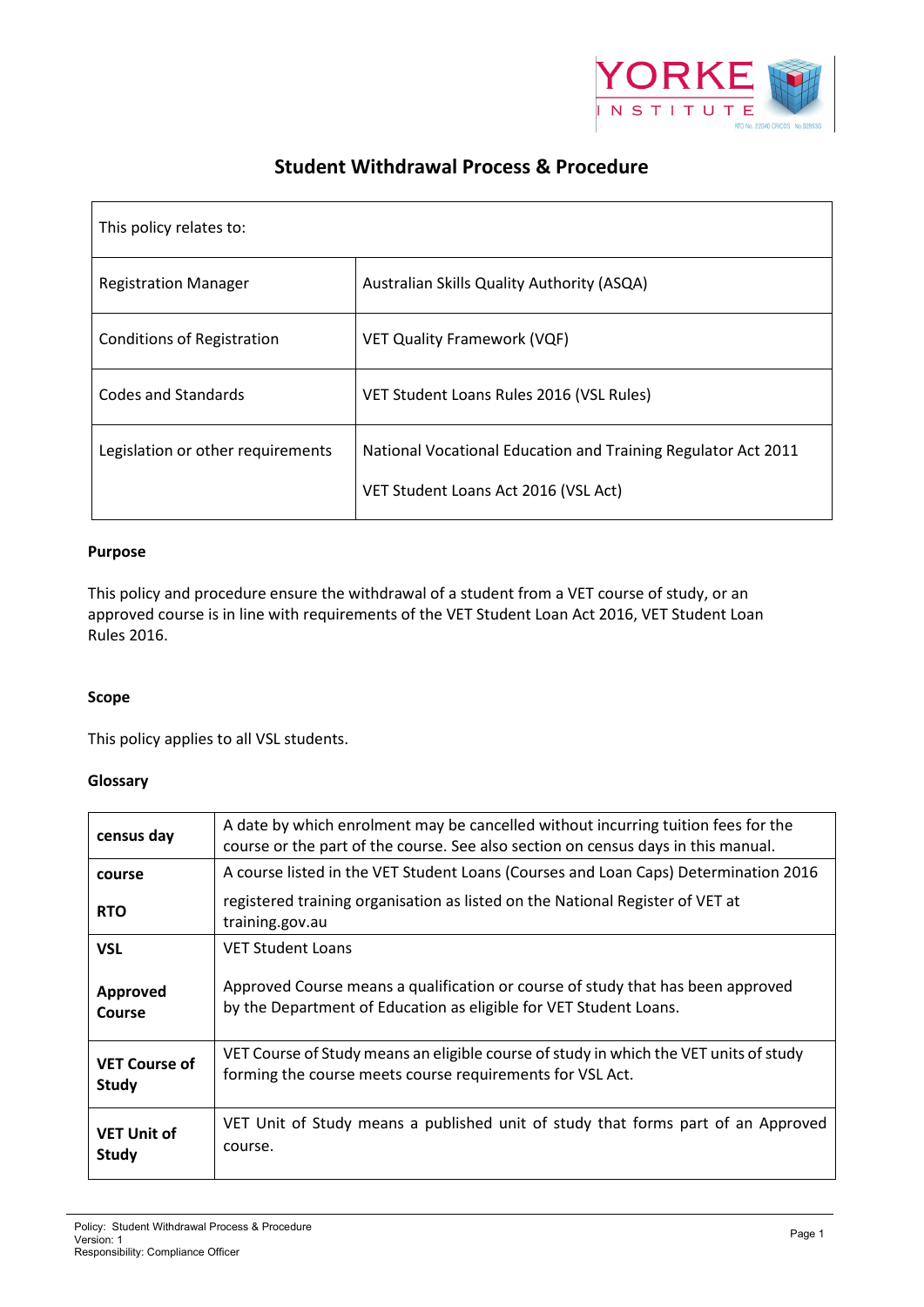# **General Processes**

| <b>Process</b>                                                                              | <b>Responsible person</b>  |
|---------------------------------------------------------------------------------------------|----------------------------|
| To avoid any financial debt, student should withdraw from approved VET                      |                            |
| course or course of study on or before census date by submitting completed                  | <b>Student</b>             |
| withdrawal from.                                                                            |                            |
|                                                                                             |                            |
| You can get the withdrawal form from website or visit office.                               |                            |
| Students are required to discuss withdrawing from the course or units with                  | <b>Trainer and student</b> |
| trainer prior to submitting the Withdrawal form.                                            |                            |
| Compliance manager will review and approve the form.                                        | <b>Compliance manager</b>  |
| A student who withdraws from VET units of study or course on or before the                  | <b>Student</b>             |
| published census date will not incur a VET Student Loan debt or financial (fines,           |                            |
| penalties, or fees) or administrative penalties. There are no other barriers to a           |                            |
| student withdrawing and there will be no withdrawal fees.                                   |                            |
| Compliance manager will send confirmation email regarding withdrawal                        | <b>Compliance manager</b>  |
| including:                                                                                  |                            |
|                                                                                             |                            |
| Date and time of the withdrawal                                                             |                            |
| Any outstanding debt                                                                        |                            |
| Returning of any institute property                                                         |                            |
| Yorke institute, for withdrawals on or before the census day from a unit of                 | <b>Compliance manager</b>  |
| study, part of a course or whole course, provider must not charge:                          |                            |
| a withdrawal fee                                                                            |                            |
| an administration fee                                                                       |                            |
| a fine or penalty<br>a fee determined to be a disincentive to withdrawing from a unit, part |                            |
| of a course or whole course                                                                 |                            |
| any portion of the tuition fees for the unit, part of the course or entire                  |                            |
| course from which the student is withdrawing                                                |                            |
| If student want to withdraw after the census date and want to apply Fee-                    | <b>Student</b>             |
| help recredited if they are able to demonstrate or provide evidence, there                  |                            |
| wereextenuating or unforeseen circumstances that prevented them from                        | Compliance                 |
| completing the unit(s).                                                                     | manager/CEO                |
|                                                                                             |                            |
|                                                                                             |                            |
| Note: CEO/Compliance manager will review each application and make                          |                            |
| judgement based on the provided evidence.                                                   |                            |
| Student is eligible for refund If he/she has paid their tuition fees in advance,            | <b>Student</b>             |
| and they withdraw from the course or unit of study on or before census date.                |                            |
|                                                                                             |                            |
| Student is not eligible for refund if they withdraw after the census date.                  |                            |
| Re-enrolment process:                                                                       | Administration             |
| If student wants to re-enrol after withdrawal, then following steps are                     | <b>Student</b>             |
| required:                                                                                   |                            |
| Complete pre-enrolment and enrolment documents and follow the<br>1.                         |                            |
| process                                                                                     |                            |
| 2. Complete pre-training review and LLN as required                                         |                            |
| Pay the fees as required<br>3.                                                              |                            |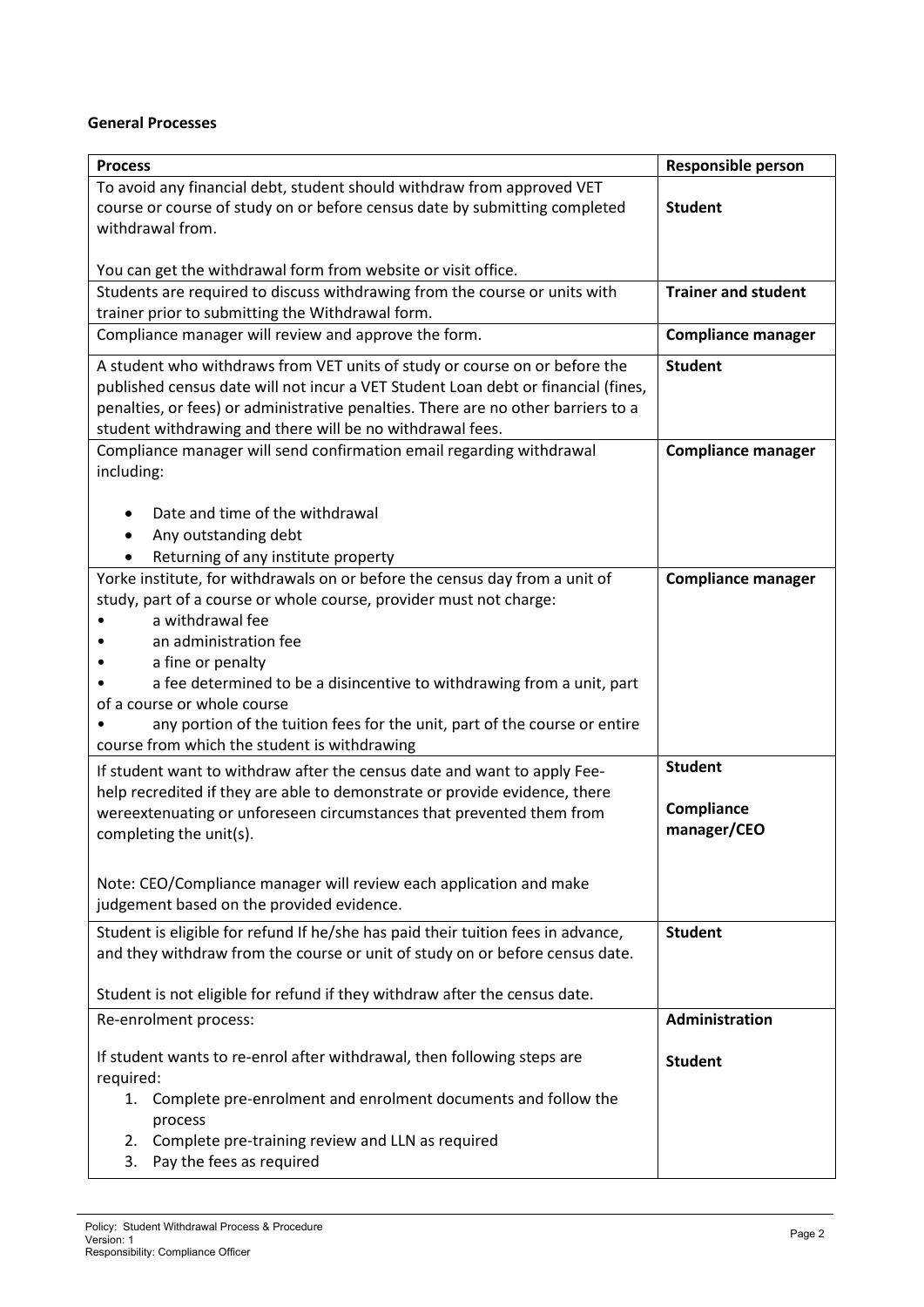### **Continuous Improvement**

A summary of all VSL Withdrawal related matters and concerns will be presented as a part of the Continuous Improvement Policy and Procedure at the Management Meeting for review. The purpose of this is to ensure management are up-to-date and aware of:

- Any general adverse trend that needs correcting
- Common threads relating to compliance and quality assurance.
- Repeat issues

#### **Confidentiality and Privacy Statement**

For more information, please refer to our Privacy and Confidentiality Policy.

#### **Publication**

This policy and procedure once approved, will be available to all students and staff by accessing RTO Intranet or on request. This policy and procedure will also be available through RTO's website as well.

This policy and procedure will form part of the information distributed and communicated during staff orientation.

#### **Review processes**

This policy and procedure will be reviewed annually by the Compliance Manager.

#### **Other related policies and procedures**

| Related policies                           | Refund policy and procedure                      |  |
|--------------------------------------------|--------------------------------------------------|--|
|                                            | Pre-enrolment and enrolment policy and procedure |  |
|                                            | Complaint and appeal policy                      |  |
| Forms or other organisational<br>documents | Withdrawal from                                  |  |
| Documents related to this policy           | <b>Student Handbook</b>                          |  |
|                                            |                                                  |  |

#### **Review processes**